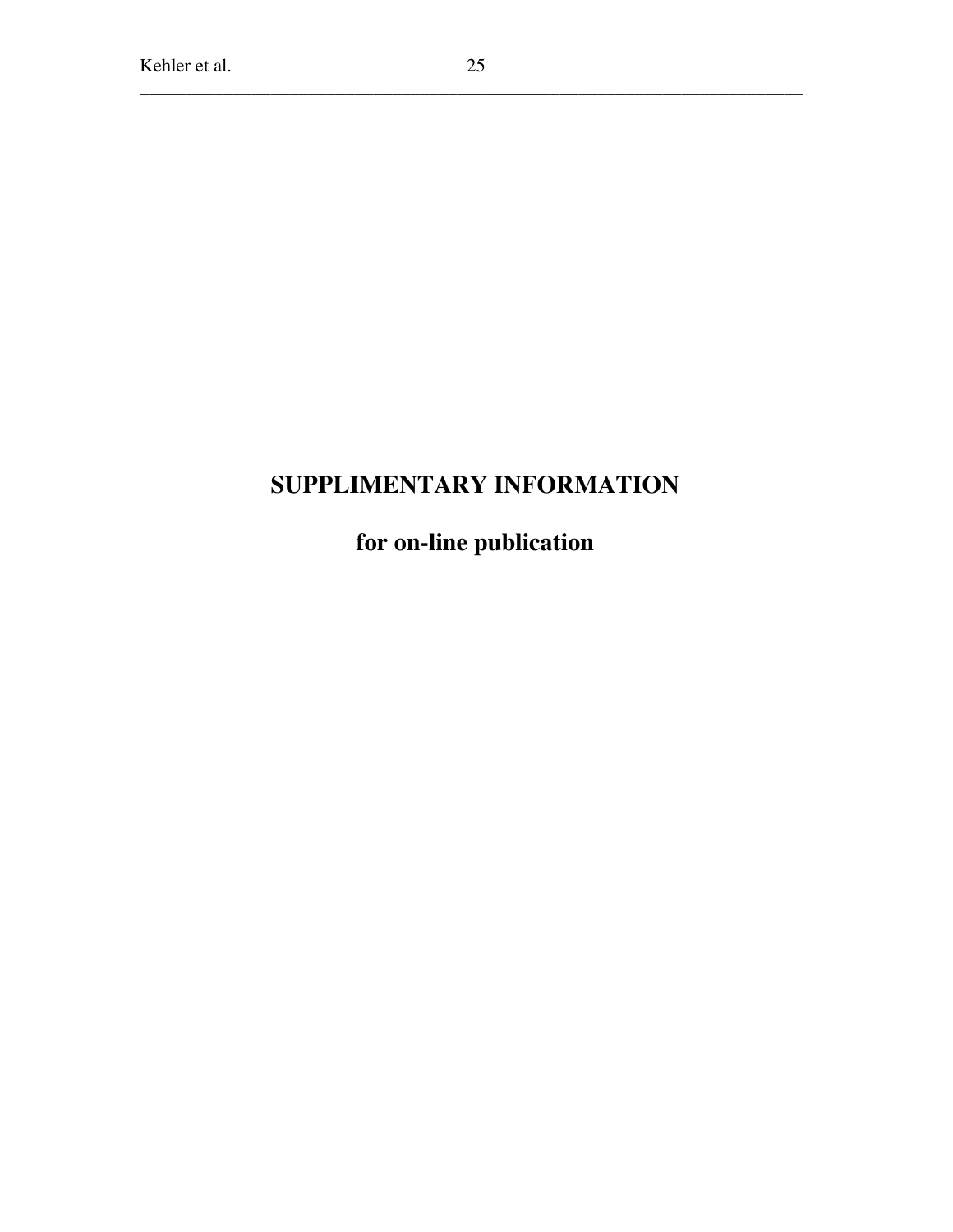## **Legends to Supplimentary Figures**

Suppl. Figure 1. Conditionally targeting the *Oct4* locus. A two-step *loxP*-flanking ('floxing') strategy (Gu et al. 1994; *Science* 265: 103-106) was adopted to generate mutant ES cells carrying a functional *flox* allele of *Oct4*. The strategy was to convert a single *flox* allele by Cre recombinase into a null  $(\Delta)$  allele in mice derived from these ES cells. In the first step, a DNA construct containing the 34-bp  $\alpha$  *loxP* site (filled arrow) just upstream of the 200-bp essential *Oct4*promoter (oval) and a *neo* cassette flanked by the identical, co-directional β and γ *loxP*s were introduced into the first intron of the Oct4 gene by homologous recombination in ES cells. To avoid disrupting potential *cis*regulatory elements, the indicated insertions were made in Oct4 promoter area that is divergent between various species. (*A*) Schematic representation of the targeting DNA construct, wild-type (+), *floxNeo*, *flox*, and <sup>Δ</sup> alleles of *Oct4* gene. Additionally shown *loxP* sites (filled arrowheads,  $\alpha$  through  $\gamma$ ), gene exons (filled rectangles, 1 through 5), and positions of the probe and primers used for genotyping in *C* and *D*. In the second step, the successfully targeted *+/floxNeo* ES clones were subjected to a transient, balanced expression of Cre recombinase to generate the *flox* and <sup>Δ</sup> alleles. The *flox* allele was obtained by partial (β to  $\gamma$  *loxPs*), and the  $\Delta$  allele was obtained by complete ( $\alpha$  to  $\gamma$ *loxP*s) excision in the *floxNeo* allele (A). ES cell clones with an excision between α and β  $loxPs$  were not used in further analyses. (*B*) Northern blotting of the poly  $A^+$  RNA from the wild-type (+/+) and heterozygous mutant ES cells probed with labeled Oct4 cDNA. The 1.6-kb band corresponds to the size of the Oct4 transcript from the + and *flox* alleles. The  $\Delta$  allele did not generate any transcripts. Due to the excision between the  $\alpha$  and  $\beta$ *loxP* sites, the transcript should have been smaller than 1.6 kb. The Northern blot results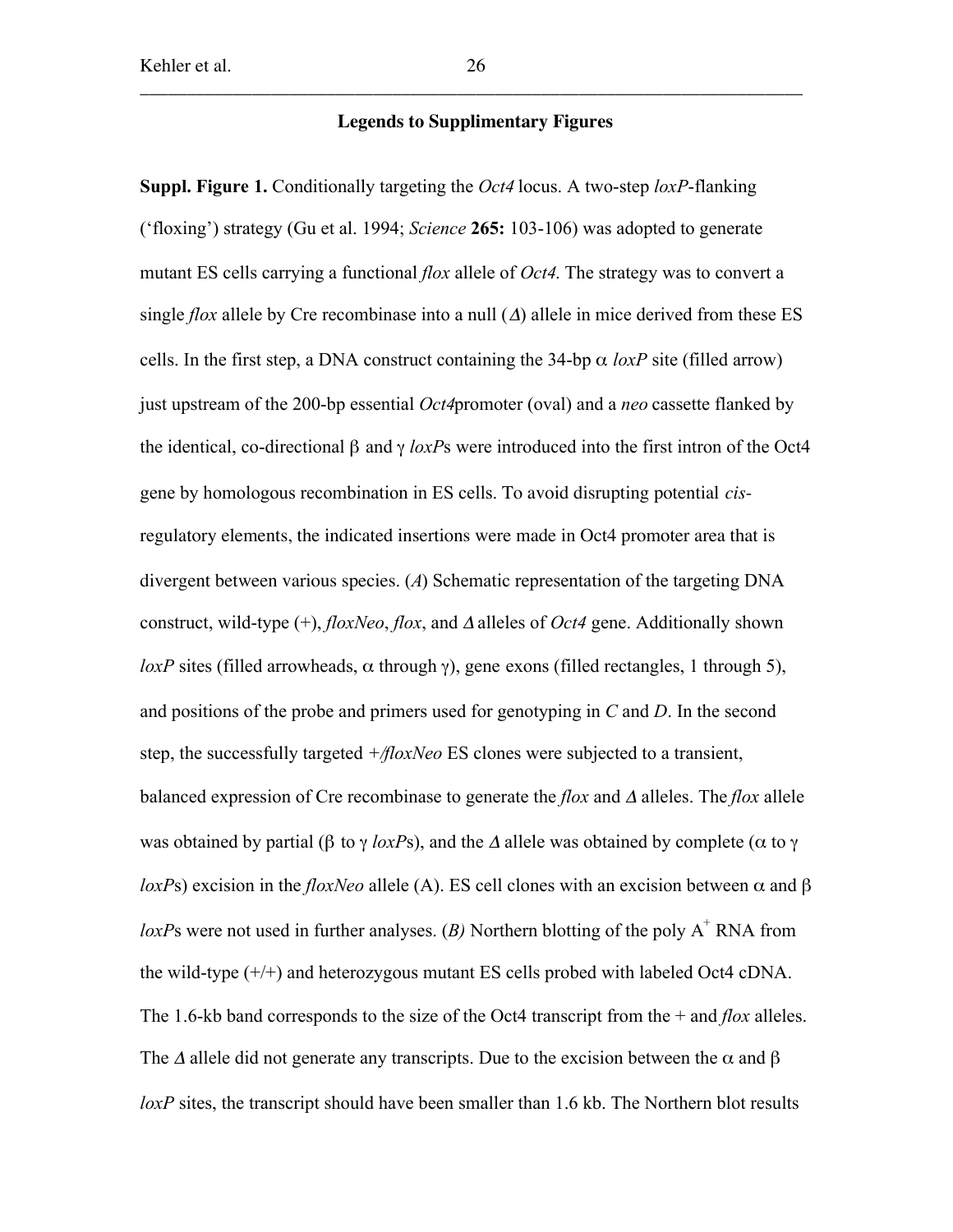suggest that neither allele was hypomorphic. *(C)* Southern blot analysis of EcoRIdigested genomic DNA from ES cells or mice. The probe indicated in *A* detects the +, *floxNeo*, and <sup>Δ</sup> *Oct4* alleles as 12-, 7.1-, and 10.8-kb fragments, respectively. Note that the Southern strategy does not allow us to distinguish the + and *flox*. (*D)* PCR genotyping of ES cells, embryos, and mice. Primer pair A detects both + and *flox Oct4* alleles, amplifying 498- and 532-bp fragments (498+34 bp of the *loxP*), respectively. Similarly, pair B is diagnostic for the  $\beta\gamma$  *loxP*, amplifying 415- and 449-bp fragments from the + and *flox* alleles, respectively. Pair C produces a 245-bp fragment from the <sup>Δ</sup> allele*.* Notice that the *flox/flox* and *flox/*Δ genotypes were obtained only in mice through breeding of the *flox* and *TNAP<sup>Cre</sup>* mice (see Suppl. Fig. 1). The *flox*/+ ES cells were used to derive a mouse line through blastocyst injection. We were able to breed and maintain these mutant mice in a homozygous state for more than 15 generations. Thus, the full function of the *flox* allele and lack of function of the Δallele (see Suppl. Fig. 2) suggested that the *flox* mice would be a suitable substrate for the Cre-mediated conditional knockout of *Oct4*. Methods

**Targeting construct.** The *ApaI-BamHI* ~6.1-kb fragment of the *Oct4* gene was subcloned into pBS-KS and used to insert a double-stranded oligonucleotide containing a *loxP* site at the *AatII* and *loxP*-flanked ('floxed') *Tk/Py*-*neo* cassette at the *ApaL1* site in the first *Oct4* intron. The cassette was excised from the pNPK-CreAR3 plasmid that had been modified by inserting *ApaL1*/*loxP* site-containing oligonucleotides around the *Tk/Py*-*neo* sequence*.* The targeting DNA fragment (~35µg) was excised from pGOF6.1 floxNeo (construct #17-2) with ApaI and NotI and electroporated (240V,  $500\mu$ F; BioRad's Gene Pulser) into ES cells  $(10<sup>7</sup>)$ . After 10-12 days of selection in the presence

\_\_\_\_\_\_\_\_\_\_\_\_\_\_\_\_\_\_\_\_\_\_\_\_\_\_\_\_\_\_\_\_\_\_\_\_\_\_\_\_\_\_\_\_\_\_\_\_\_\_\_\_\_\_\_\_\_\_\_\_\_\_\_\_\_\_\_\_\_\_\_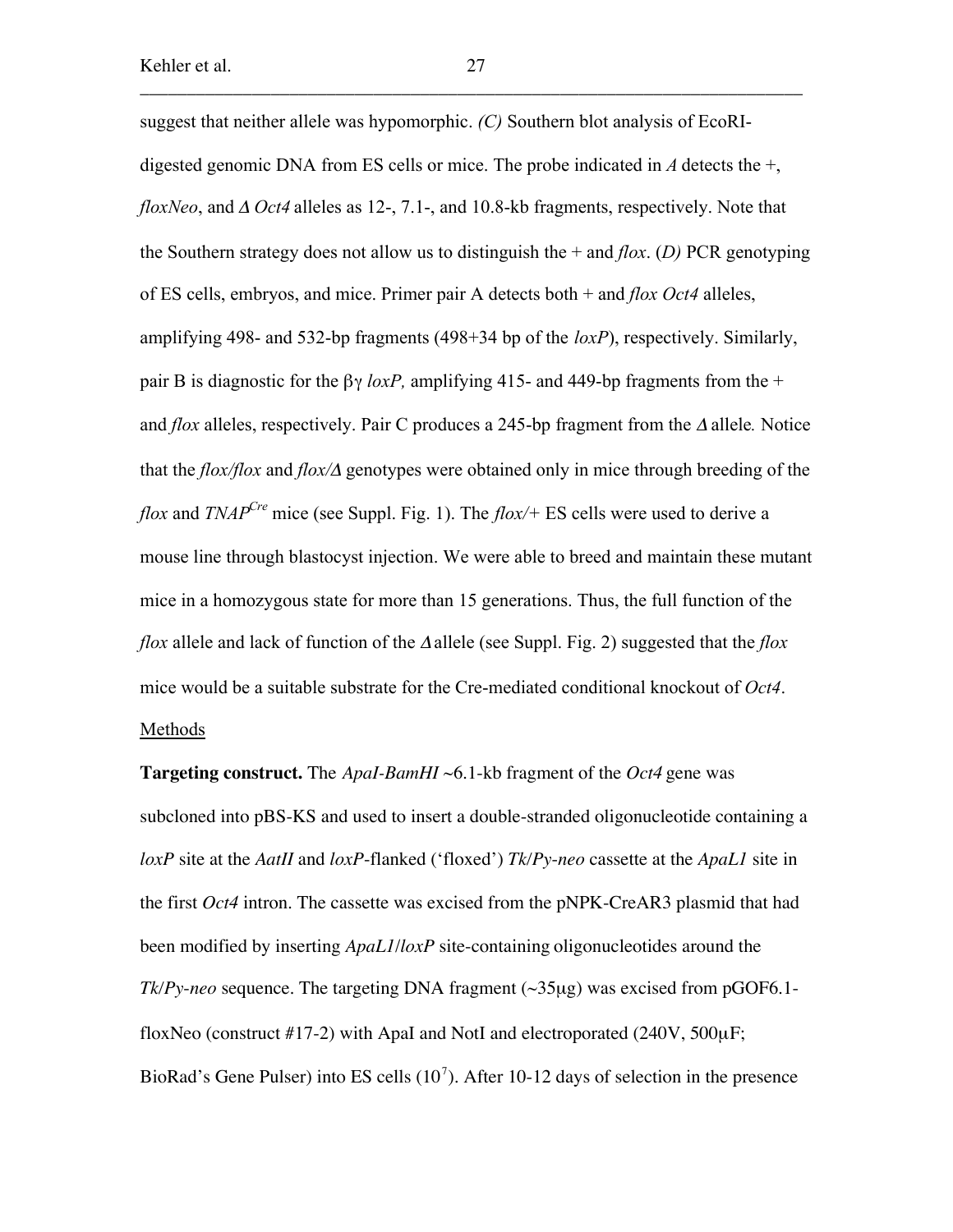of G418 (350 µg/ml, Gibco-Invitrogen), resistant clones were screened for homologous recombination by Southern blotting.

**ES cells.** E14 ES cells were routinely cultured on mitomycin-inactivated mouse embryonic fibroblast (MEF) cell layer in DMEM supplemented with ESGRO (1000 units/ml, Chemicon), 15% fetal calf serum (HyClone), 100 µM non-essential amino acids, 100 µM β-ME, 2mM L-glutamine, and 50 µg/ml penicillin/streptomycin (Gibco). **Genotyping.** Southern blotting of EcoRI-digested genomic DNA from ES cells was performed using the NcoI-NcoI ~1-kb Oct4 genomic fragment as a probe. The presence of the  $\alpha$  loxP was further verified by PCR using the pair A primers (GOF-AatII: 5'aactggtttgtgaggtgtccg-3', GOF-HindIII: 5'-tcgtatgcgggcggacatg-3'). Two successfully targeted ES clones ( $Oct4^{+/floxNeo}$ ) were further expanded and subjected to the next round of electroporation, with 5 µg of the circular pHC-Cre. The  $\beta$ -γloxP (flox allele) and  $\alpha$ -γloxP  $(\Delta$  allele) deletion events were detected using the primer pair B (GOF-D1: 5'ttgttactgaagaggttgggtgtgactgg-3', GOF-R1: 5'-ggggactcctgctacaacaatcgctaag-3') and pair  $C$  (GOF-AatII: 5'-aactggtttgtgaggtgtccg-3', GOF-ApaL1: 5'-gtatccactcgcaccttgttc-3') primers, respectively. The *TNAP<sup>Cre</sup>* allele was detected by PCR using the genCre-D: 5'ccacgaccaagtgacagcaatg-3' and genCre-R: 5'-cagagacggaaatccatcgctc-3' primers, producing a 373-bp amplicon. Genomic DNA was extracted from ES cells, embryo heads and tail biopsies in buffer containing 50 mM Tris-HCl pH 7.5, 1 mM EDTA, 0.2% SDS, 200 mM NaCl, and freshly added proteinase K (200  $\mu$ g/ml) at 55<sup>°</sup>C for 6-15 hrs. Mice. Two clones of Oct4<sup>+/flox</sup> ES cells were injected into C57Bl6 blastocysts. Chimeric males were tested first for germline transmission by backcrossing them to C57Bl6 females. A chimera that incorporated the mutation to the germline was further mated to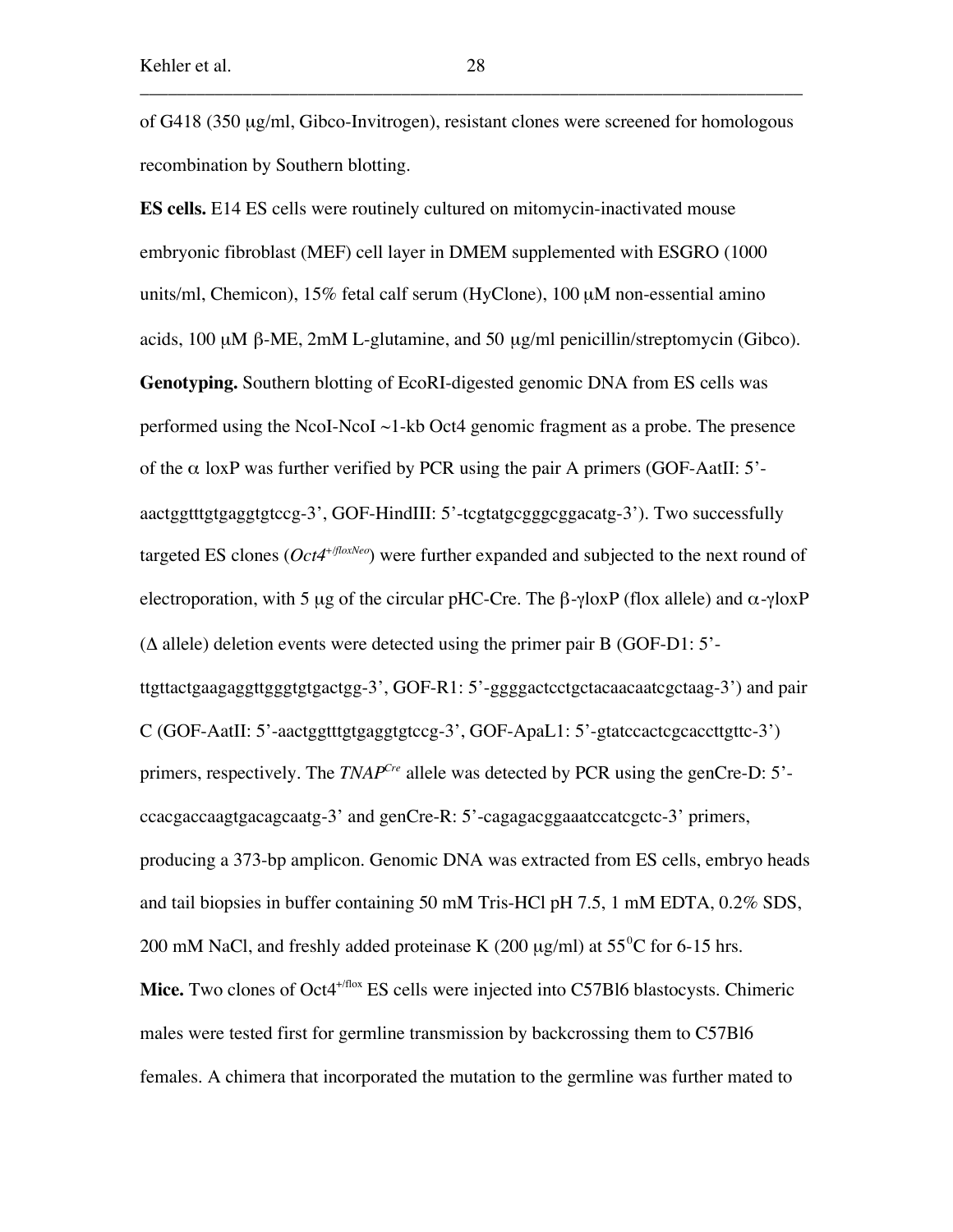the 129/Ola mouse strain, thus retaining the Oct $4^{fbox}$  allele on pure genetic background. The *TNAP<sup>Cre</sup>* mice (Lomeli et al. 2000) were of outbred 129×C57Bl6 background. The noon of the day of plug was taken as 0.5 dpc for the timing of developmental stages. ICSI was performed as previously reported (Boiani et al. 2002). Animals were maintained and used for experiments according to IACUC guidelines at the University of Pennsylvania and Max-Planck Gesellschaft.

**Suppl. Figure 2.** Mating strategy to generate *Oct4* deficiency in PGCs. The *Oct4<sup>flox</sup>* mice were bred to homozygosity mated to *TNAPCre* mice (mating #1) and yielded offspring with  $Oct4^{flox/+}$ ; TNAP<sup>Cre/+</sup> genotype in somatic tissues and a  $\Delta$  allele in the germline (due to Cre-mediated conversion). This conversion was expected to have limited efficiency (Lomeli et al. 2000). Because we aimed to have as many Δ*/*Δ progeny as theoretically possible (25%), we introduced the  $\Delta$  allele into all cells of the offspring, including their germ cells (mating #2). In a parallel mating (#3), the  $Oct4^{\Delta/+}$ ; TNAP<sup>Cre/+</sup> mice obtained by the previous mating were inter-crossed, producing normal heterozygous  $\Delta$  offspring. This observation is consistent with the normal viability and fertility of *Oct4*<sup>β</sup>*-geo* (null allele) heterozygous embryos and mice previously reported (Nichols et al. 1998). Homozygous <sup>Δ</sup> animals have never been found during these matings, likely due to the null function of the <sup>Δ</sup> allele and subsequent loss of embryos at the peri-implantation stage, as in the *Oct4*<sup>β</sup>*geo* homozygotes (Nichols et al. 1998). In the final mating (#4), *Oct4*<sup>Δ</sup>*/+;TNAPCre/+* and *Oct4flox/flox* micewere crossed, producing one quarter of progeny with *Oct4flox/*<sup>Δ</sup> *;TNAP+/Cre* genotype in the soma and as anticipated, the conversion of the remaining *flox* allele into Δ

\_\_\_\_\_\_\_\_\_\_\_\_\_\_\_\_\_\_\_\_\_\_\_\_\_\_\_\_\_\_\_\_\_\_\_\_\_\_\_\_\_\_\_\_\_\_\_\_\_\_\_\_\_\_\_\_\_\_\_\_\_\_\_\_\_\_\_\_\_\_\_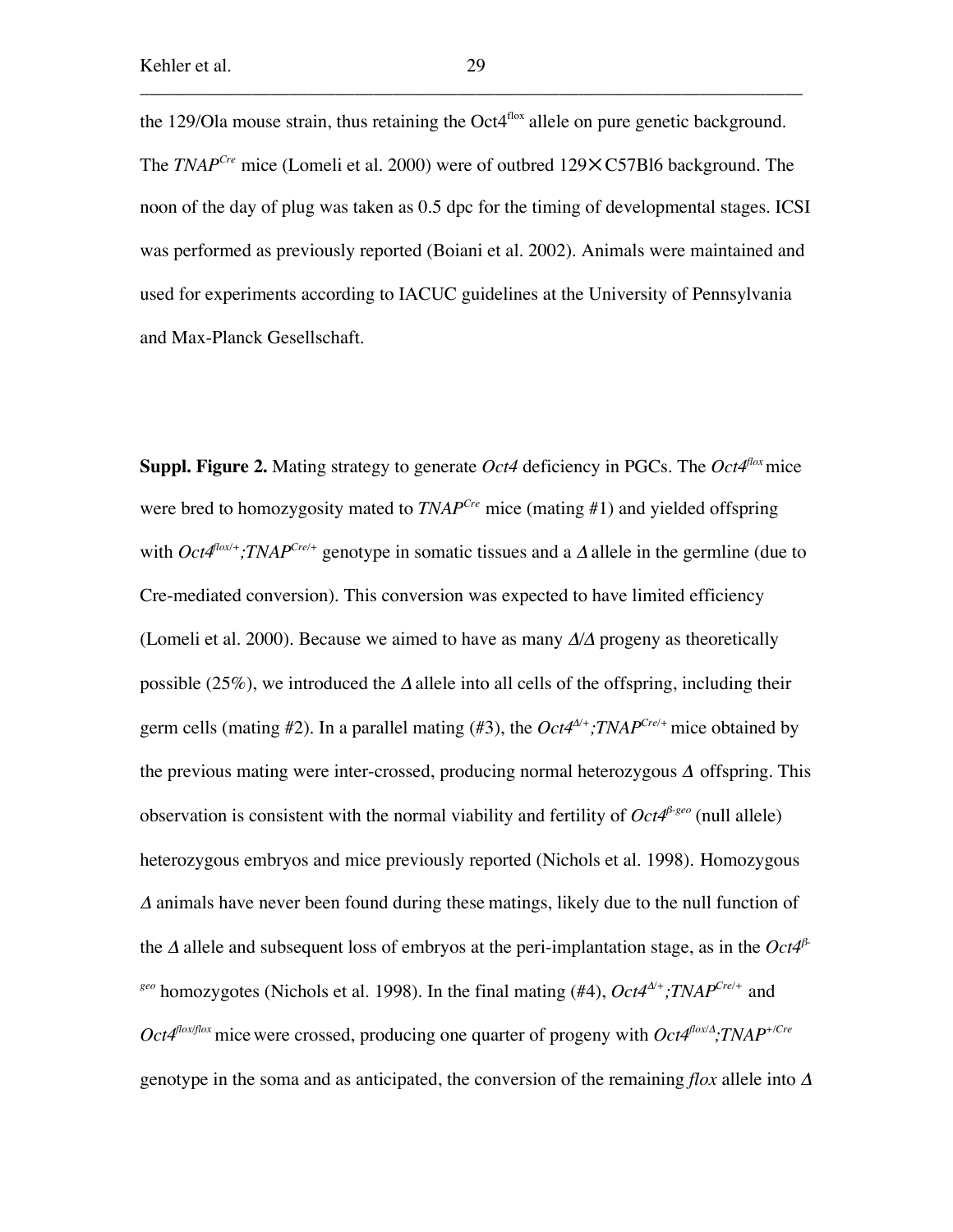and subsequent loss of Oct4 function in PGCs. The phenotype of this offspring, referred to hereafter as Δ*/*Δ, was analyzed in detail and compared to the control *Oct4+/*<sup>Δ</sup> *;TNAP+/Cre* and *Oct4flox/*<sup>Δ</sup> *TNAP+/+* littermates (Δ*/+*). These two groups are in bold frame boxes. Open boxes indicate offspring with genotypes that were not used for further matings or analysis. Embryos and adult animals were genotyped as described in Suppl. Fig. 1C,D.

Suppl. Figure 3. FACS analysis of genital ridges from individual 10 dpc embryos. (*A*) Intact cells were gated by forward and side scatter (G1) for subsequent antibody detection. (*B*) The cells with SSEA1 antibody staining intensity greater than 100 relative light units (Blue histogram) or greater than the small nonspecific shift seen in cells stained with the secondary antibody only (Red Histogram) were gated further (G2) for detection of TUNEL-FITC staining.  $(C)$  An overlay of the percentages of SSEA1<sup>+</sup> cells stained with TUNEL from one  $\Delta/\Delta$  (Blue) and one  $\Delta/+\langle$  (Red). These 2 histograms demonstrate the major increase in apoptosis in Δ*/*Δ compared to Δ*/+* PGCs (71.8% vs. 3.8%), and were representative of the average percentages presented by genotype in *D*. (*D*) A graph showing the average percentages of  $\text{TDNEL}^{\text{+}}/\text{SSEA}^+$  cells with standard error bars from the FACS results of 5 to 6 embryos for Δ*/*Δ*,* Δ*/+*, and two other possible genotype pooled from 3 separate trials. On average, there was a dramatic difference in the percentage of TUNEL<sup>+</sup> PGCs in  $\Delta/\Delta$  embryos (71.1%) compared to the 3 other genotypes  $(3.0-4.1\%)$ .

The genotypes of fetuses were determined by PCR retrospectively. While there was no major difference in the small baseline percentage (3-4%) of dying cells between the 3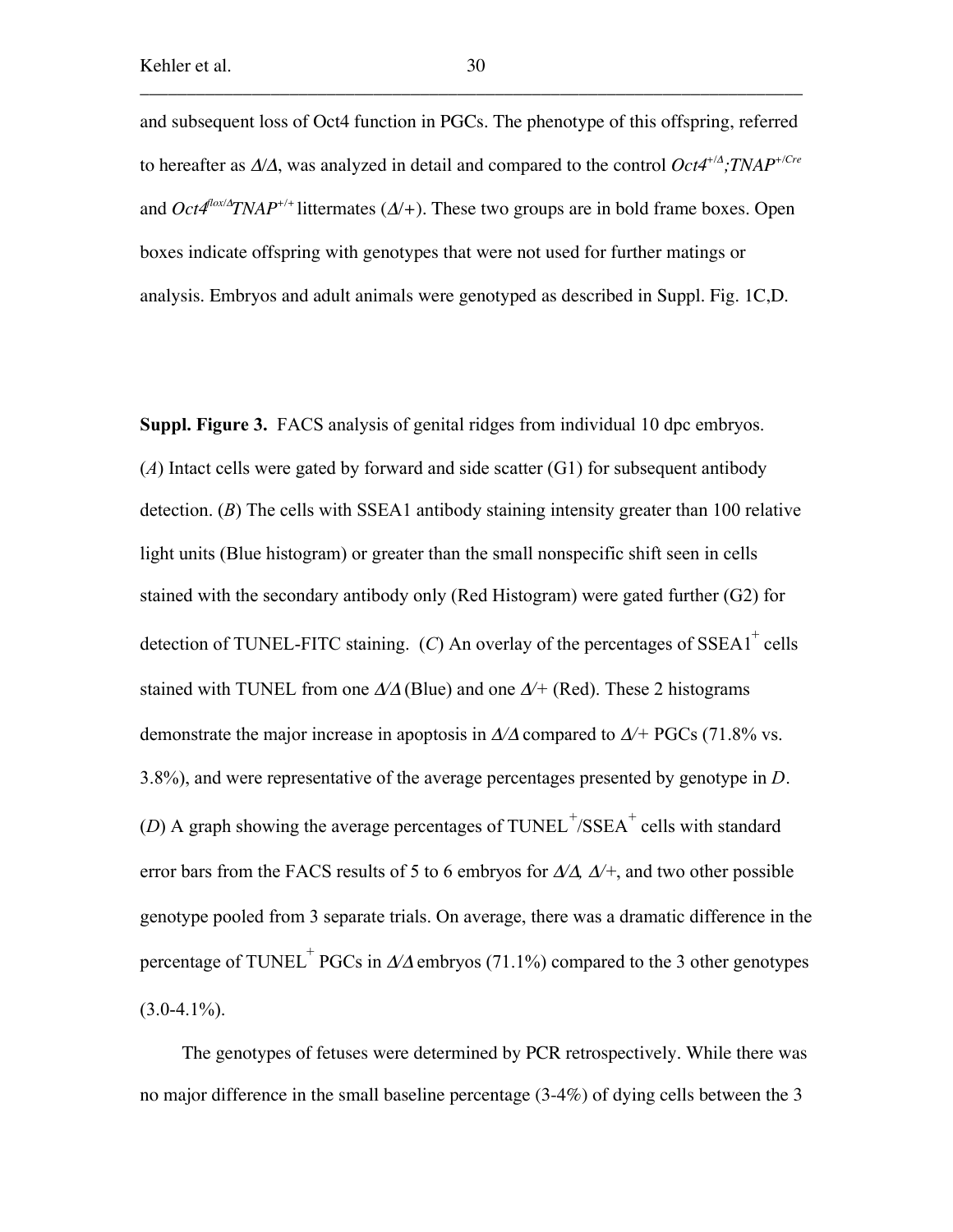genotypes possessing at least one functional Oct4 allele, on average over 70% of SSEA-1+ cells in Δ*/*<sup>Δ</sup> embryos were TUNEL positive (*D*). However, by gating for only intact cells with high levels of SSEA staining (>2 log shift), our FACS analyses were limited to approximately 10% of the total cell populations and may have excluded additional apoptotic PGCs (*A-C*).

Method: Individual fetuses were isolated from litters of  $Oct4^{\Delta'+}$ ;TNAP<sup>Cre/+</sup> x  $Oct4^{\text{flow/flox}}$ mice at 10 days post coitum. The developing head from each fetus was used for DNA extraction and PCR genotyping as above. The ridges of mesenchymal tissue containing migratory PGCs were dissected and digested in DMEM containing 1 mg/ml of Collagenase IV (Sigma) at  $37^{\circ}$  C for 30 minutes. Single-cell suspensions were rinsed with PBS containing 1mg/ml of BSA, screened through a  $40\mu$ m cell strainer (Falcon) and centrifuged at 1000 RCM. Pellets containing 30-50,000 cells were re-suspended and incubated with the same SSEA-1 antibody (1:200) for 20 minutes on ice and then with a secondary rabbit anti-mouse IgM antibody conjugated with Allophycocyanin-APC (1:200, Jackson Immuno Research). Cell suspensions were fixed in 4% PFA for 20 minutes at room temperature, before performing TUNEL-fluorescein (Fl) staining as above (Roche). Two- color FACS analysis was performed on a dual laser FACScaliber flow cytometer (Becton Dickinson) using Cell Quest™ Software (BD) for data acquisition and FloJo™ (Tree Star, San Carlos, CA) for data analysis.

Suppl. Figure 4. Cre and TUNEL staining in PGCs isolated from individual 10 dpc embryos. (*A, B*) Cell suspensions were stained with TUNEL-fluoroscein to detect fragmented DNA and with an anti-Cre recombinase antibody and a secondary antibody

\_\_\_\_\_\_\_\_\_\_\_\_\_\_\_\_\_\_\_\_\_\_\_\_\_\_\_\_\_\_\_\_\_\_\_\_\_\_\_\_\_\_\_\_\_\_\_\_\_\_\_\_\_\_\_\_\_\_\_\_\_\_\_\_\_\_\_\_\_\_\_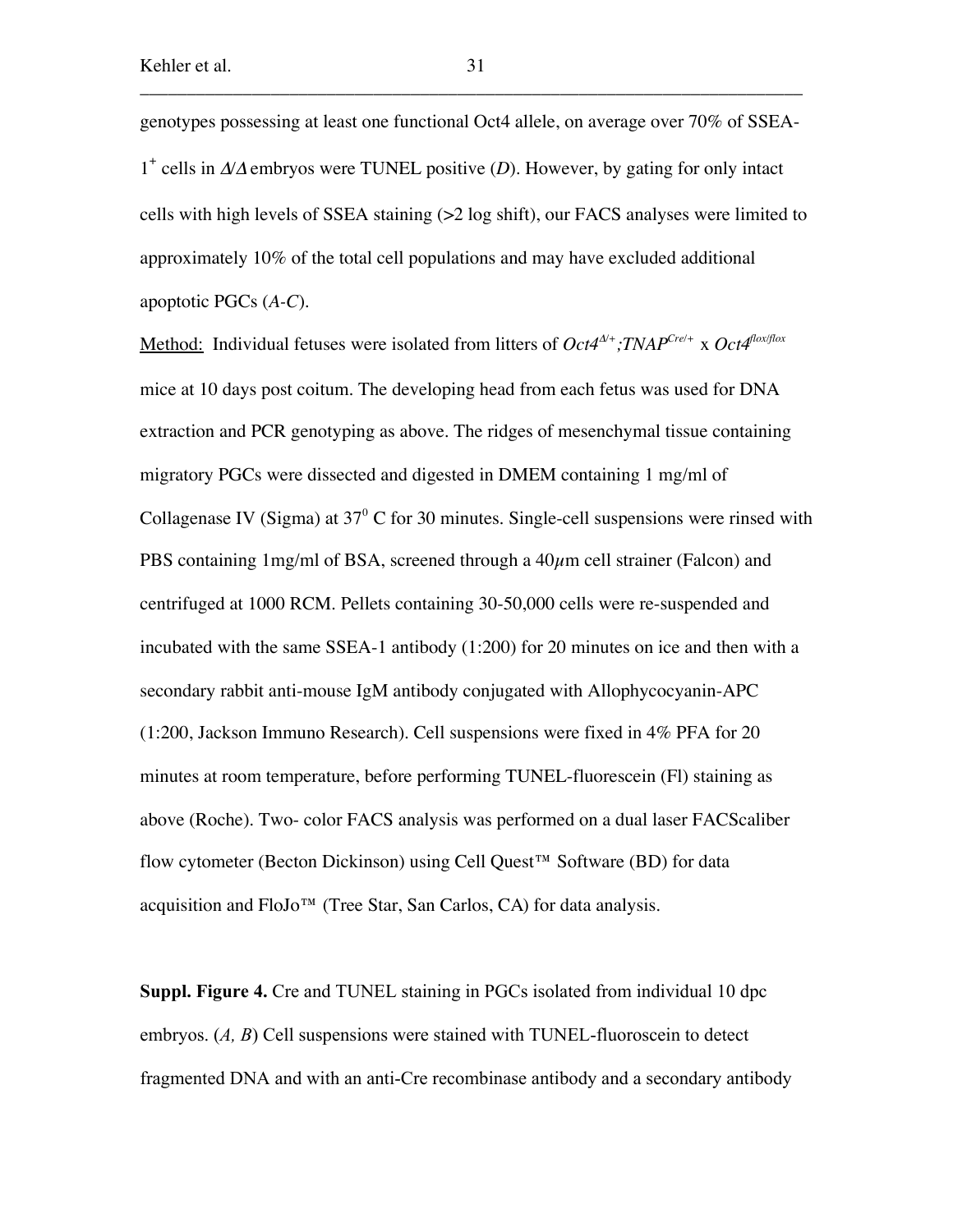conjugated with Texas Red. While only  $TNAP-Cre^{\dagger}PGCs$  were counted, the genotypes of donor embryos were confirmed by PCR afterwards. Two PGCs from a Δ*/*Δ embryo show Cre staining (Red); the PGC on the right also has an intense, focal  $\text{TDNEL}^+$  spot (Green) that appears yellow in the merged image. (*B, C*) DAPI counter-staining to determine the location of TUNEL staining in apoptotic PGCs. (*B*) The TUNEL (Green) and DAPI (Blue) signals co-localize in the nucleus of the Cre<sup>+</sup> (Red)  $\Delta/\Delta$  PGC at the top; The somatic cell,  $Cre^{-}/DAPI^{+}$  (Blue), at the bottom was included to show specificity of the Cre antibody. (*C*) An image of a single Cre+ (Red) Δ*/+* PGC in a cluster of somatic cells, where the TUNEL reaction also labeled the central somatic cell undergoing apoptosis. (*D*) A graph showing the percentage of  $\text{TDNEL}^+/\text{Cre}^+$  PGCs counted (out of 200) under fluorescent microscopy; the percentages and standard errors of dual-labeled PGCs were calculated from 4 or 5 Δ*/+* and Δ*/*Δ embryos pooled from 3 litters. On average, the Δ*/*Δ embryos had 60% more apoptotic cells than the PGCs with a wild-type Oct4 allele.

 \*A one way analysis of variance (ANOVA) performed on actual cell counts showed a significant difference  $(p<0.01)$  between the mean numbers of apoptotic cells in each genotype. Scale bar in A-C represents 10 µm.

Method: Cells were isolated and prepared as above for FACS analysis (Suppl. Fig. 3). After TUNEL-staining, cells were incubated with a rabbit anti-Cre-recombinase antibody (1:2000, Novagen) in PBS with 5% BSA, 0.1% Tween and 0.2% Triton-X at room temperature for 1 hour, and then with a goat anti-rabbit IgG antibody conjugated with Texas Red at room temperature for 40 minutes (1:500, Jackson Immuno Research). Cell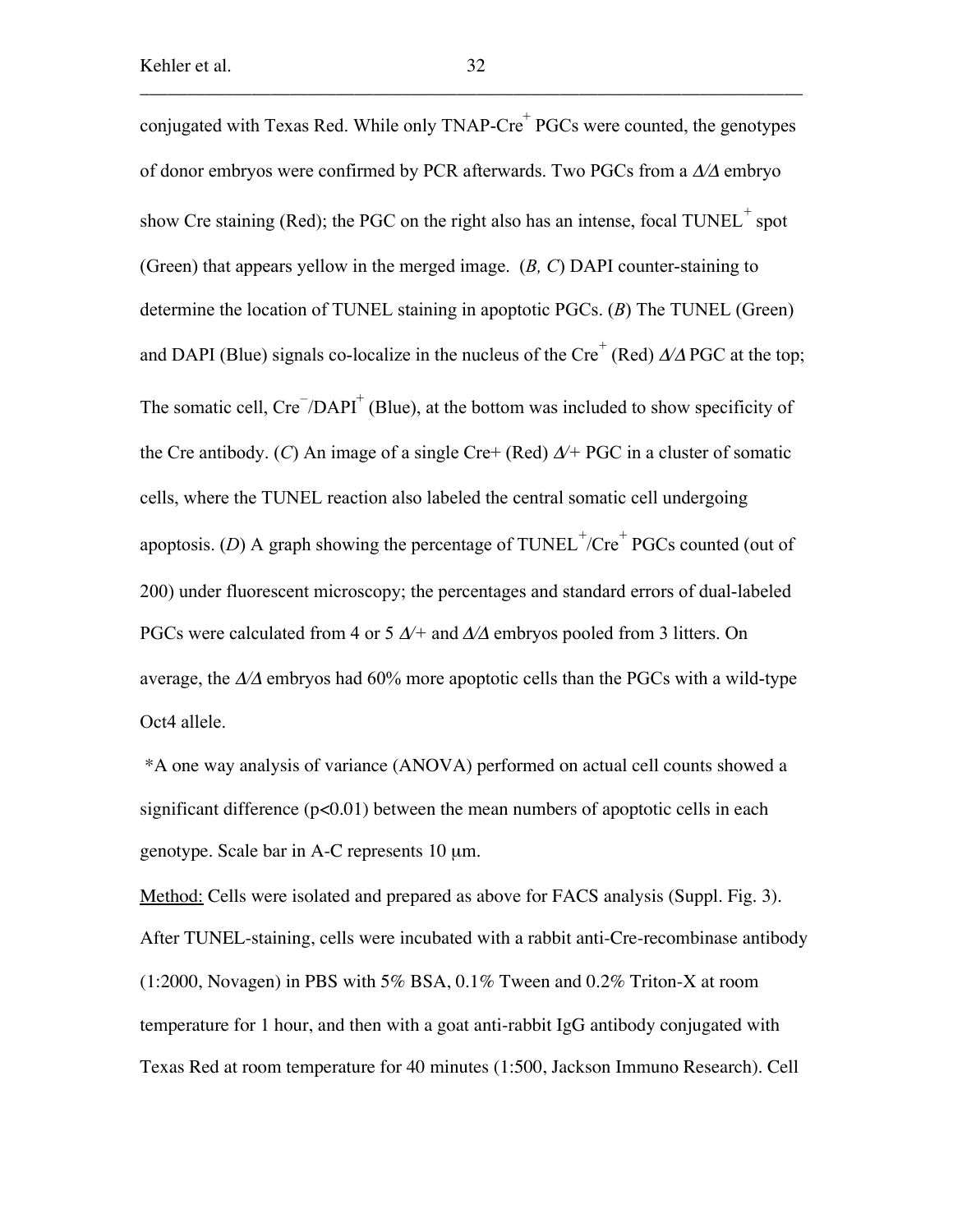suspensions were stained with 10 ng/ml DAPI (Sigma) for 10 minutes prior to counting on a Leica inverted microscope equipped with epifluorescence. Brightfield and fluorescent images were captured and merged using Openlab™ software (Improvision Coventry, UK). A one-way analysis of variance (ANOVA) was performed on cell counts using JMP™ software (Brooks/Cole Belmont, CA).

## Suppliment A

Embryos freed from deciduas and extraembryonic tissues, testes, and ovaries were fixed in 4% paraformaldehyde at room temperature (RT) for 0.5-2 hrs, depending on the specimen size. Testes and ovaries were embedded in paraffin and sectioned (5-7  $\mu$ m). Embryos were first AP-stained (Ginsburg et al. 1990) and photographed, then processed as described for the adult specimen. Combined fluorescein TUNEL/ SSEA-1 assay was performed using the *In situ* Cell Death Detection Kit (Roche), followed by subsequent 2 hr incubations at RT with SSEA-1 (1:25, Hybridoma Bank) and Alexa594-conjugated goat anti-mouse IgG (H+L) antibodies (1:100, Molecular Probes). Oct-4 staining of a heat-permeabilized paraffin sections was performed using Santa-Cruz monoclonal antibody (1:100), followed by the incubation DakoVision-HRP Mouse reagent (DakoCytomation).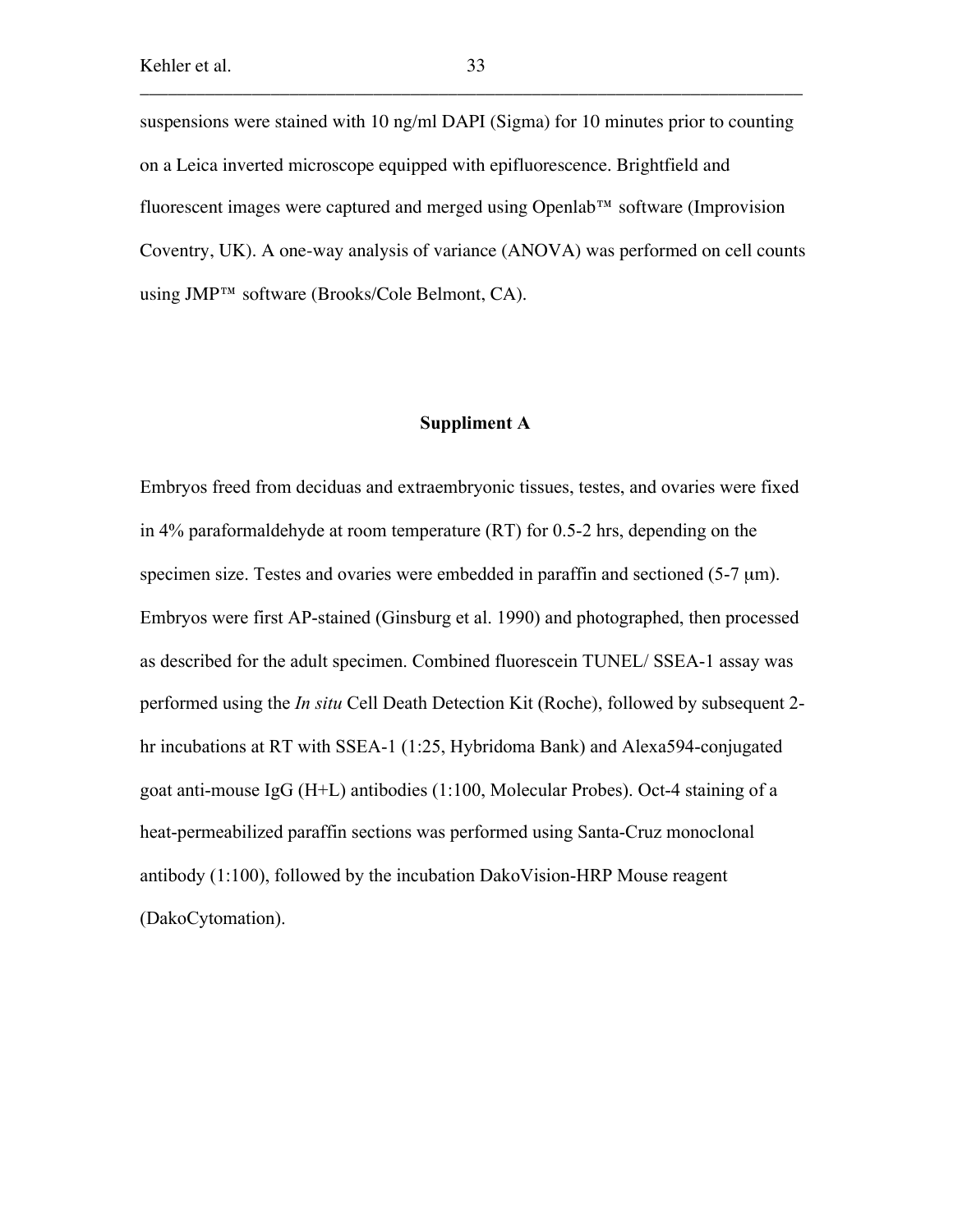

Suppl. Fig. 1 Kehler et al.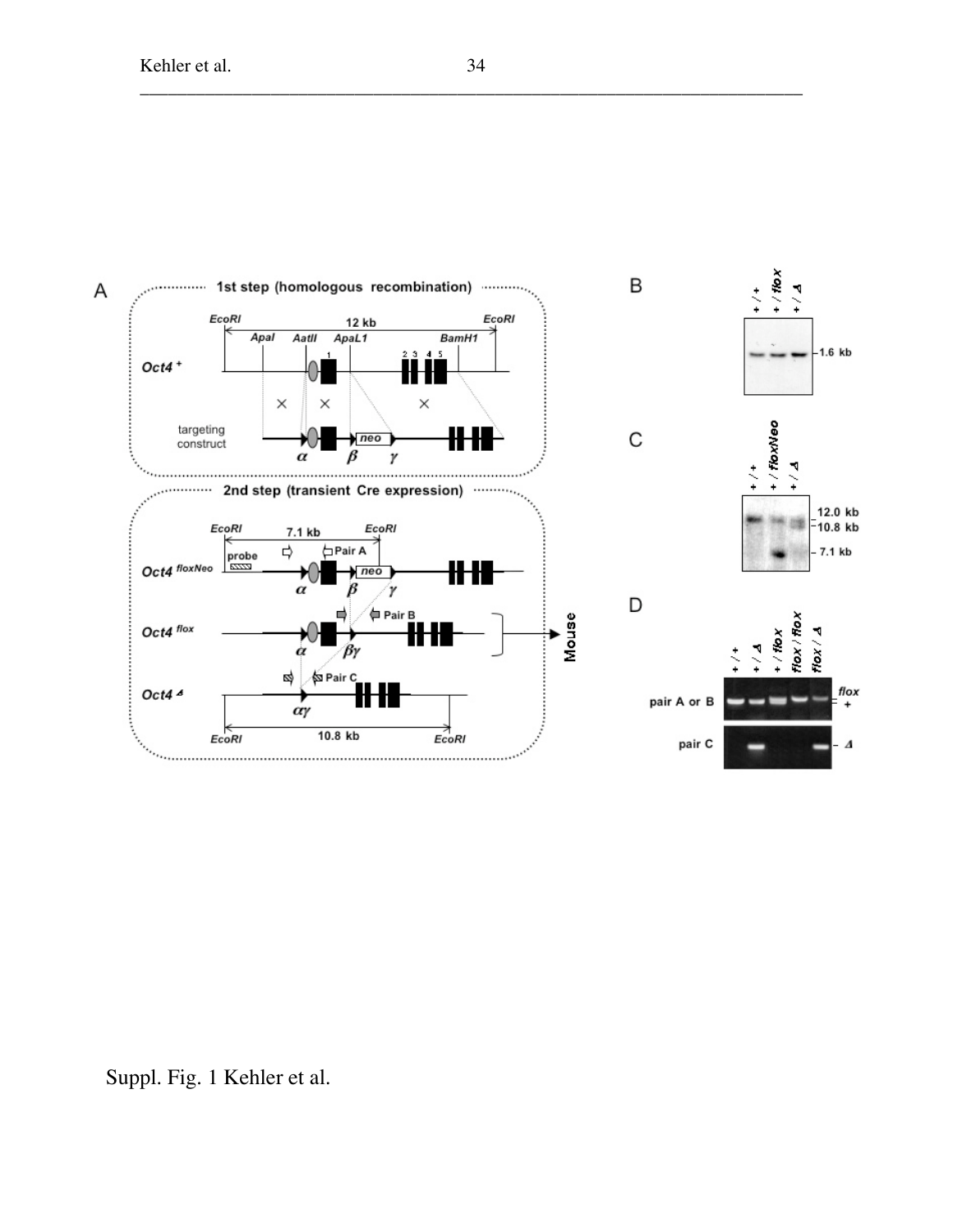

Suppl. Fig. 2 Kehler et al.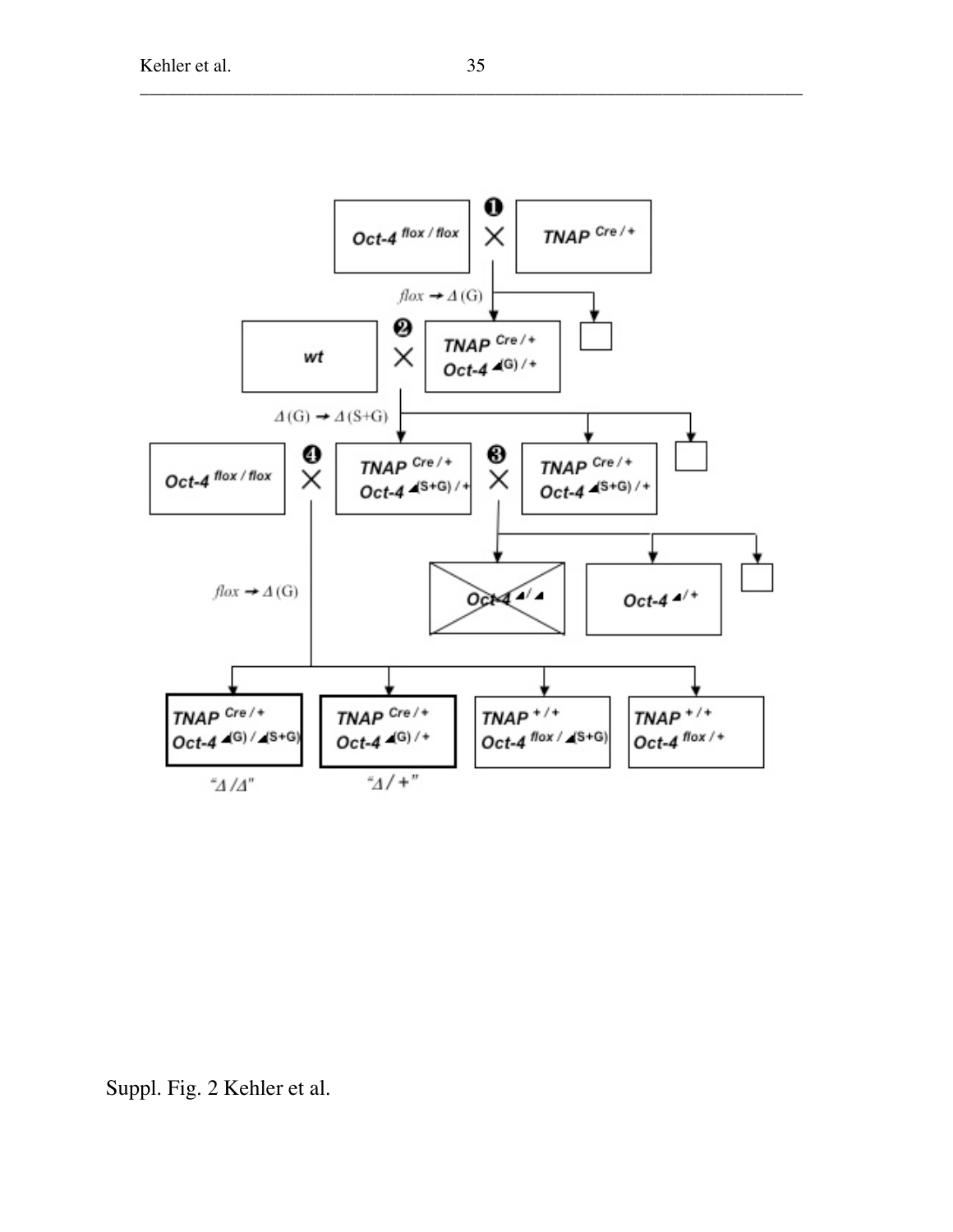

Suppl. Fig. 3 Kehler et al.